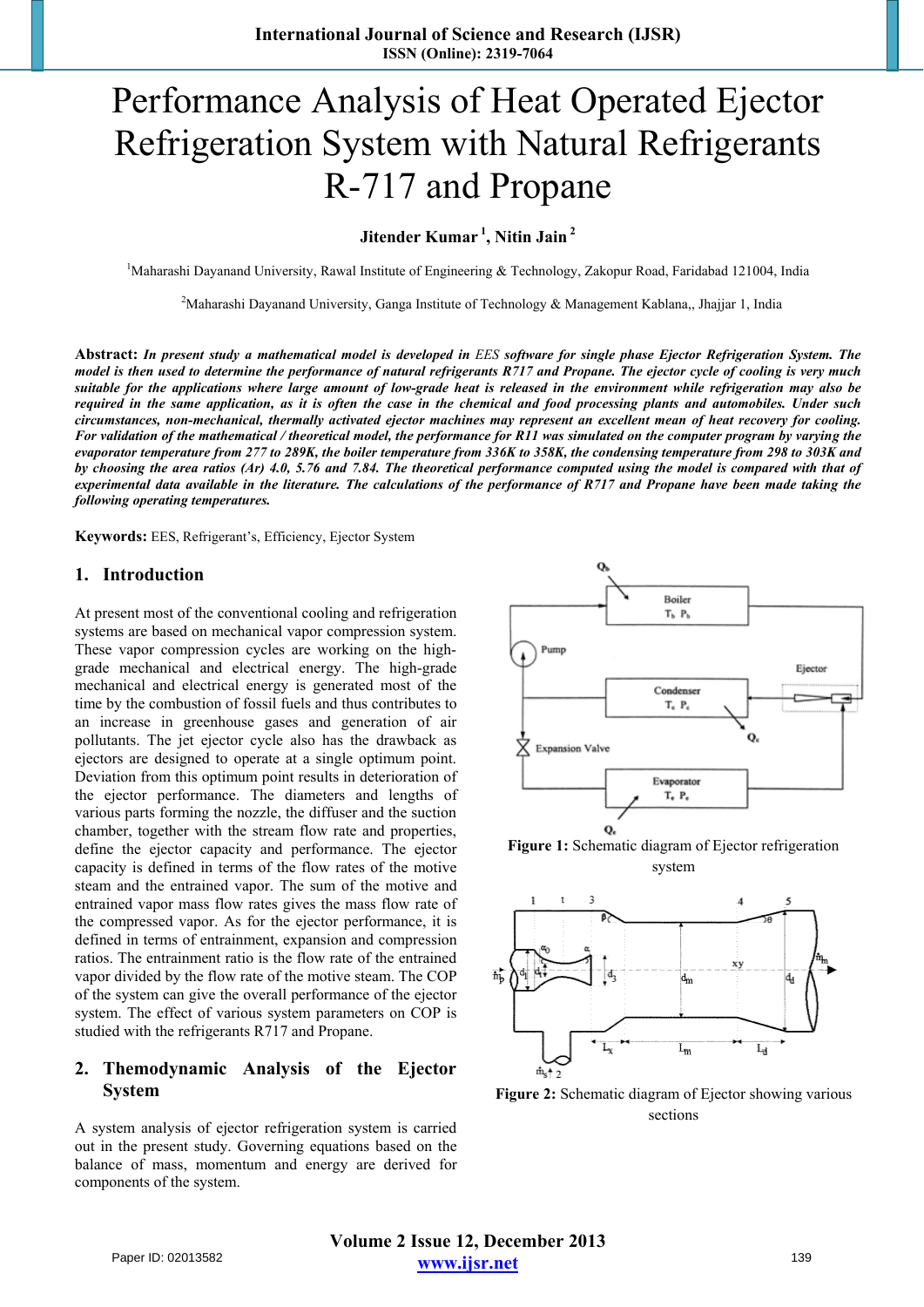





**Figure 4:** Ejector refrigeration system on P-H diagram

#### **Assumptions made for analysis**

- 1.The refrigerant was at all times in thermodynamic quasiequilibrium.
- 2.Characteristics and velocities were constant over cross section (one-dimensional model of flow).
- 3. All fluid characteristics are uniform over the cross section after complete mixing at the exit of the mixing tube.
- 4.There is no external heat transfer.
- 5.Mixing occurs at constant pressure in the ejector-mixing region with the assumption that the fluid momentum is conserved.

#### **The condition of the fluid at various sections of ejector:**

Boiler side entry: - Tb; Vb=0 and Pb, Hb, Sb, are for saturated vapor at Tb Evaporator side entry: - Te; Ve=0 and Pe, He, Se, are for saturated vapor at Te Exit of primary nozzle: - Primary fluid: - Pp3, Vp3, Hp3 (after expansion through nozzle) Suction fluid: - Ps3, Vs3, Hs3 (after suction, applying chocking condition) After mixing in mixing tube: - Pm, Vm, Hm After normal shock: - Py, Vy, Hy Exit of diffuser: - Pd, Vd, Hd

#### **2.1 Computational procedure**

The flow diagram in the figure indicates the brief logical procedure of the solution of above thermal analysis of ejector. For the given ejector geometry and the given operating conditions Tb, Tc, Te and Pb, Pc, Pe the above equations are solved by the prepared software. The chocking condition applied to the suction fluid at the entrance of the mixing chamber, the pressure at the chocking point Ps3 is determined through critical pressure ratio. Considering assumption of uniform pressure mixing the exit pressure of primary and suction fluid is also taken same, Pp3=Ps3. By the exit pressure and efficiencies of the nozzle flow, the condition of both primary and suction fluid is determined.

**The efficiencies of the Ejector:** 

Primary nozzle Efficiency =95% Suction Nozzle Efficiency =95% Diffuser Efficiency: =95% **The refrigerants taken for study:**  For validation of the program calculations: - R11 For performance analysis: - R717 and Propane **The temperature parameters for study:**  Boiler temperatures: - Tb = 333K, 343K, and 353K, Condenser temperatures: - Tc =298K to 313K in steps of 5K Evaporator temperatures: - Te =268K to 278K in steps of 1K

# **3. Results and Discussion**

#### **Reference calculations**

#### **For validation of the program w.r.t R11 and R717**

For validation of the mathematical / theoretical model, the performance for R11 was simulated on the computer program by varying the evaporator temperature from 277 to 289K, the boiler temperature from 336K to 358K, the condensing temperature from 298 to 303K and by choosing the area ratios (Ar) 4.0, 5.76 and 7.84. The theoretical performance computed using the model is compared with that of experimental data available in the work of Cizungu et al. (2001).

#### **Performance of R717 with Ejector of Ar=4.0**

For boiler temperature Tb=333K the COP of the system is varying from  $0.06$  to  $0.34$  for Tc= 298K and  $0.01$  to  $0.14$  for Tc=303. At these parameters the COP increases with increase in evaporator temperature or compression ratio. For condenser temperature 303K the COP values are low as given above, and if the condenser temperature further increased, COP becomes zero.

#### **Performance of R717 with Ejector of Ar=5.76**

For boiler temperature Tb=333K the COP of the system, at Tc=298K is  $0.03$  to  $0.28$  and at Tc=303K is less then 0.1. At these parameters the COP increases with increase in evaporator temperature or compression ratio. For condenser temperature Tc=308K and more the COP becomes zero.

#### **Performance of R717 with Ejector of Ar=7.84**

For boiler temperature Tb=333K the COP of the system, at Tc=298K is  $0.02$  to  $0.27$  and at Tc=303K is less than  $0.1$ . For condenser temperature Tc=308K and 313K the COP becomes zero.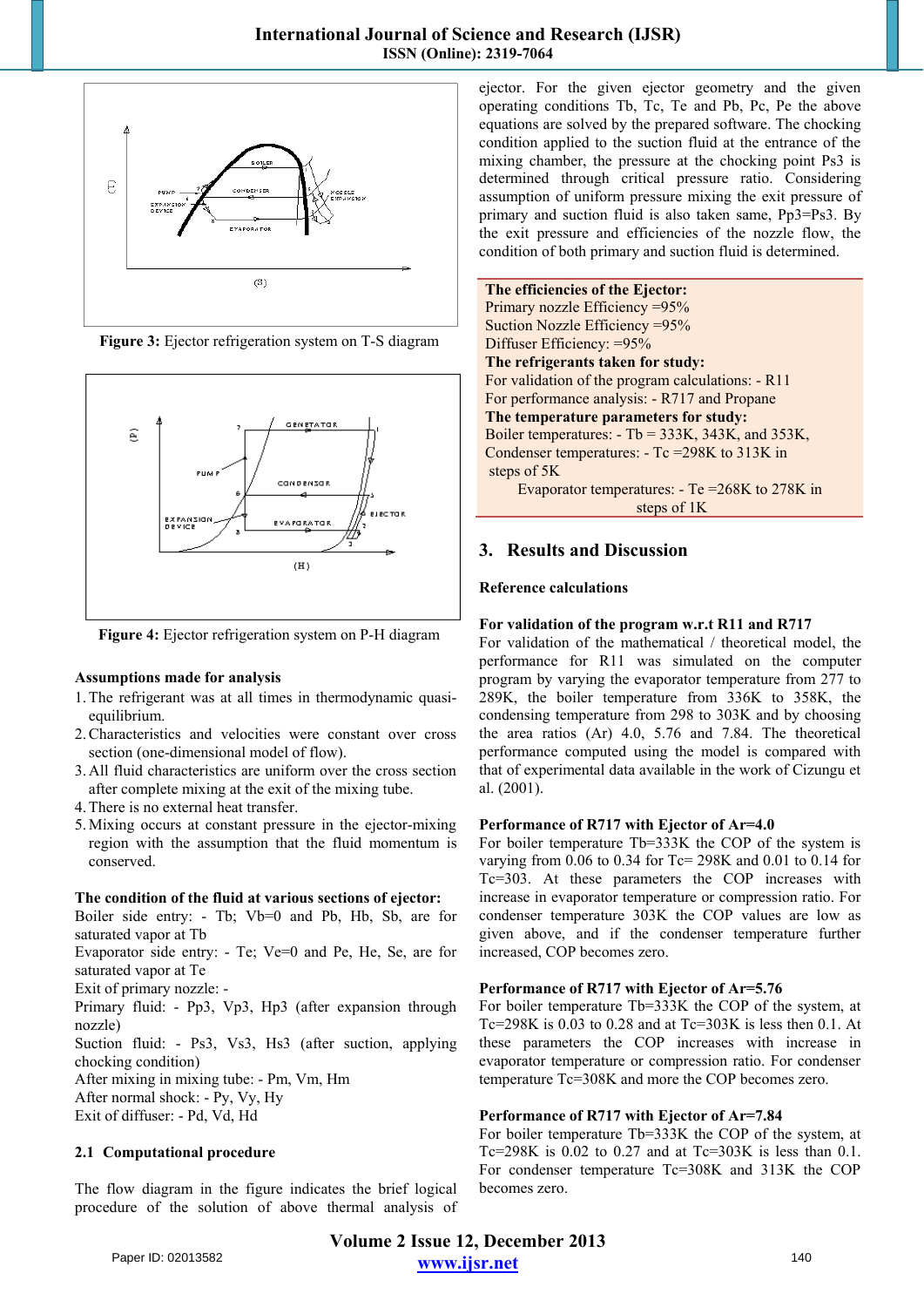## **4. Result Discussion with Propane**

#### **Performance of Propane with Ejector of Ar=4.0**

For boiler temperature Tb=333K the COP of the system is varying from 0.08 to 0.37. For condenser temperature Tc=303K the COP values are varying from 0.001 to 0.18.The COP values are less than 0.05 for Tc=308Kand if the condenser temperature further increased, COP becomes zero

#### **Performance of Propane with Ejector of Ar=5.76**

For boiler temperature Tb=333K the COP of the system, at Tc=298K is 0.07 to 0.38, at Tc=303K is 0.01 to 0.18, and less than 0.1 at Tc=308K,

#### **Performance of Propane with Ejector of Ar=7.84**

For boiler temperature Tb=333K the COP of the system, at Tc=298K is 0.1 to 0.57, at Tc=303K is 0.005 to 0.31, and at Tc=308K is 0.02 to 0.14. If the condenser temperature further increased, COP becomes zero.

#### **4.1 Performance Comparison R717 and Propane Comparison for Area Ratio Ar=4**

The COP of the R717 is more then Propane, for Tb=333K, Tc=303K (0.04 to 0.15 more), and for Tb=353K, Tc=298K (0.01 to 0.025 more). For all other parameters the COP of propane is more, but not having much difference and it is almost same for Tb=343K, Tc=298K and Tb=353K, Tc=303K. For this area ratio the COP is not having much difference.

#### **Comparison for Area Ratio Ar=5.76**

The COP of propane is again more for the combinations of Tb, Tc: 333K, 298K (0.05 to 0.1 more); 333K, 303K (0.06 to 0.08 more); 343K, 303K (0.04 more); 353K, 308K (0.03 more). The COP is not significant difference for Tb, Tc: (343K, 298K; 353K, 298K; 353K, 303K). The difference in COP of the refrigerants is less for combination of high boiler temperature and low condenser temperatures. For low boiler temperatures and high condenser temperatures the COP of propane difference is more.

#### **Comparison for Area Ratio Ar=7.84**

For this ejector configuration at Tb=353K and Tc=298K the COP of propane is more than R717 but difference is small (0.02 to 0.05). For all other combinations of the parameters under study the COP of Propane is higher then the R717 and difference varies as, at Tb, Tc: 333K, 298K (0.08 to 0.3 more); 333K, 303K (0.1 to 0.2 more); 343K, 298K (0.05 to 0.1 more); 343K, 303K (0.05 to 0.1 more); 353K, 303K (0.04 to 0.05 more); 353K, 308K (0.04 more),

#### **Performance Comparison with VCRS**

From the analysis of the comparison data of Ejector Refrigeration system (ERS) and VCRS, it is observed that the COP of the ERS is not more then the 10% of COP VCRS under the parameters taken for study. Further it also indicates that the COP of ERS is very sensitive to the evaporator and condenser temperature, and it maximum performance is there for some fixed parameters.

## **5. Conclusion**

In present work, the performance analysis of a heat operated ejector refrigeration system is done with natural refrigerants R717 and Propane. The discussion and analysis of the obtained results permit the following remarks:

- 1.The COP of propane is higher than R-717 for same ejector and temperature parameters.
- 2.The COP of R-717 is high for area ratio Ar=4.0, reduces at Ar=5.76 and Ar=7.84 by 0.03 to 0.05. The COP at Ar=5.76 is more than Ar=7.84 by 0.01.
- 3.The COP of Propane is high for area ratio Ar=7.84, reduces at Ar=5.76 and Ar=4.0 by 0.02 to 0.2. The COP at Ar=4.0 is more than Ar=5.76 by  $0.01$ .
- 4.The COP for both, R717 and Propane is high for higher boiler temperature and low condenser temperatures.
- 5.The COP for both, R717 and Propane with ejector refrigeration system is very sensitive to the change in condenser temperature
- 6.The COP for both, R717 and Propane reduces with increase in the boiler or heat source temperature.
- 7. For low area ratio the COP of Propane and R717 is not having much difference but for high area ratios the propane is better than R717.

# **6. Scope for Future Work**

- Performance analysis of these natural refrigerants with experimental ejector refrigeration system.
- The study for finding out the optimum geometry of the ejector with propane and other natural refrigerants.
- The similar performance analysis can be done with other natural refrigerants like Propylene etc.
- Performance comparison of the ejector refrigeration system with different natural refrigerant.

## **References**

- [1] Aidoun Z. and Ouzzane M.; "The effect of operating conditions on the performance of a supersonic ejector for refrigeration", International Journal of Refrigeration 27 (2004) 974–984 R. Caves, Multinational Enterprise and Economic Analysis, Cambridge University Press, Cambridge, 1982. (book style)
- [2] Chaiwongsa P. and Wongwises S.; "Effect of throat diameters of the ejector on the performance of the refrigeration cycle using a two-phase ejector as an expansion device", International Journal of Refrigeration xx (2007) 1- 8
- [3] Cizungu K., Mani A. and Groll M., "Performance comparison of vapor jet refrigeration system with environment friendly working fluids", Applied Thermal Engineering 21 (2001) 585-598
- [4] Deng J., Jiang P., Lu T. and Lu W.; "Particular characteristics of transcritical CO2 refrigeration cycle with an ejector", Applied Thermal Engineering 27 (2007) 381–388
- [5] Dessouky H. E., Ettouney H., Alatiqi I. and Al-Nuwaibit G.; "Evaluation of steam jet ejectors",

**Volume 2 Issue 12, December 2013 www.ijsr.net** Paper ID: 02013582 141